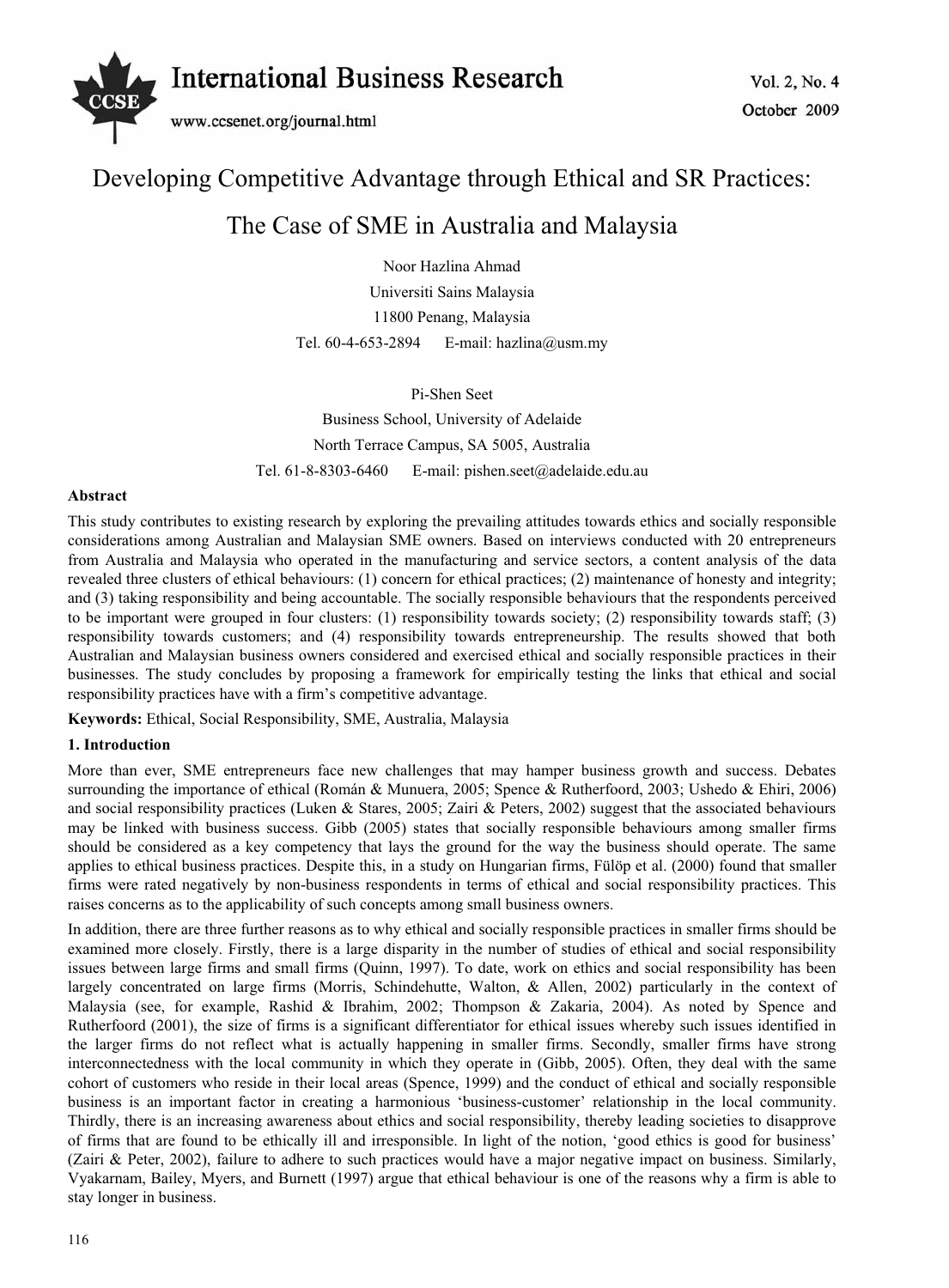The research gap is even more significant in comparative international studies on ethical and socially responsible practices in small firms. There have been calls for more research of this nature in order to understand the prevalence of these behaviours in divergent cultural settings (Spence, 1999). Moreover, it has been observed that the ethics and social responsibility agenda in developing countries (e.g., Malaysia) lags behind developed countries (e.g., Australia). For example, the 2006 Corruption Perception Index (CPI) reported that, of the 163 countries studied, Australia was among the top ten scorers of 'highly clean' countries whereas Malaysia was ranked 44<sup>th</sup> (Transparency International, 2006). Even though the CPI report is not limited to small businesses, it is a reflection of the general ethical standards in these countries. With regards to social responsibility, the Council of Small Business Organisations of Australia (2000) reported that two-thirds of the small businesses surveyed (from a sample of 9000) revealed strong socially responsible behaviours especially in terms of providing support for the local community. More recently, Madden, Scaife, and Crissman (2006, p. 57) found that "there was a genuine enthusiasm for the notion of corporate social responsibility which was viewed as duty" among the Australian SMEs. In contrast, it was observed that the awareness in regards to ethics and social responsibility among smaller business is still relatively lacking in Malaysia. This is because the focus on such issues in Malaysia is often directed to large firms compared to smaller firms (see, for example, Rashid & Ibrahim, 2002; Thompson & Zakaria, 2004).

Following Zsolnai's (2004) suggestion that "ethics is not a luxury of advanced economies, it is an indispensable means to foster economic development" (p.57), it is crucial for the small businesses in developing economies to understand the importance of such constructs in their daily business activities. Hence, drawing evidence from these two countries can be seen as a modest attempt to trace and explore the extent to which ethics and socially responsible considerations are prevalent among small business owners operating in Australia and Malaysia. The study aims to therefore provide some answers to the question: "To what extent do entrepreneurs in small firms, particularly in the context of Australia and Malaysia, perceived ethical and socially responsible behaviours as important in managing their business?"

#### **2. Literature review**

#### *2.1 Ethical and Socially Responsible Practices in SMEs*

Various studies have shown that ethical considerations are important for business (Hornsby, Kuratko, Naffziger, LaFollete, & Hodgetts, 1994; Spence, 1999; Spence & Lozano, 2000; Quinn, 1997). Ethical practices within a commercial context make claims about 'what ought to be done or what ought not to be done' in managing a business (Kuratko, Hornsby, & Naffziger, 1997). Ethics as a code of conduct in larger firms has been the centre of attention in business ethics research. With a view that ethical practices should be the guiding principle for all businesses, large or small, studies investigating ethics in smaller firms have started to gain momentum. One such study conducted by Vyakarnam et al. (1997) found that ethical issues experienced by smaller firms in the UK revolved around the issues of conflict of interest among the stakeholders, protection of knowledge and information, legal and moral obligation, and personal versus business decisions. Also using a dilemma-based approach, Spence and Rutherfoord (2001) identified that there are four major dilemmas facing small business owners including profit maximisation, subsistence priority, enlightened self-interest, and social priority.

Closely related to ethical practices is social responsibility. We follow Fülöp et al. (2000)'s definition of social responsibility as "the positive activities a company undertakes in the society in which it operates" including responsibility towards customers, employees and the public. When the concept was first developed more than twenty years ago, organisations found it difficult to operationalise it in their business practices, as it required sacrifices to be made on the financial level. However, recently, organisations' leaders have started to acknowledge the importance of being socially responsible in business affairs. For example, Fülöp et al. (2000) found that there is a growing commitment to social responsibility among smaller firms, which is comparable to that of larger firms. Specifically, they found that small firms have demonstrated willingness to make arrangements to meet the requirements of social responsibility especially to their customers, their employees, and the public.

Notwithstanding this, the issues of ethics and social responsibility in small firms may be to some extent different from their larger counterparts due the nature and characteristics of these firms. Small firms are, by nature, independent and self-managed (Spence & Lozano, 2000). Presumably, the key aspects of ethics would revolve around the personal values and beliefs of the owners themselves, rather than governed by the ethical codes of conduct as in larger firms. 'Multitasking' is another key criterion of small businesses (Spence, 1999). The variety of tasks facing small business owners may leave them with less time to consider ethics in their daily business management. In addition, according to Vyakarnam (1997), "what constitute personal and business ethics are probably closer in situations where the owner is also the manager in a business. Relatively speaking, recession has greater impact on small firms compared to larger ones, making business survival one of the top agenda among smaller firms" (p.1627). Given these constraints facing small business owners, it is therefore crucial to closely examine the extent to which ethical and social responsibility considerations is applicable in smaller firms.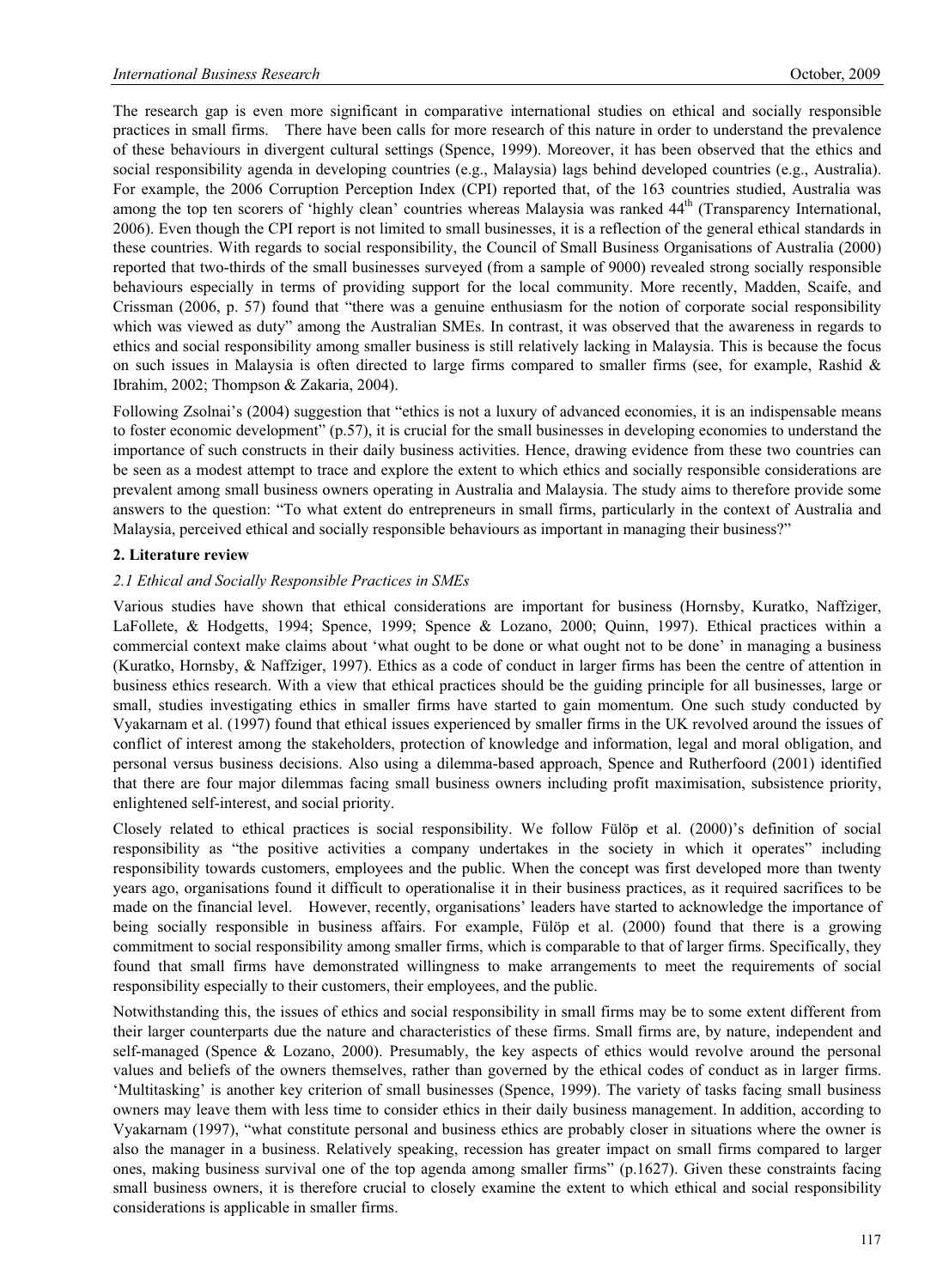## **3. Method**

Given the limited studies of ethical and social responsibility practices in small firms, this study follows Spencer's (1999) suggestion that exploratory research that builds upon qualitative interviews is needed as this will allow researchers to delve into ethical and social responsibility issues that are of particular relevance to smaller firms. Moreover, according to Morse and Richards (2002), employing a qualitative approach is appropriate if "the purpose is to learn from the participants in a setting or process the way they experience it, the meaning they put on it, and how they interpret what they experience" (p. 28). In view of these suggestions, semi-structured interviews were conducted on an individual, face-to face basis. In the interviews, respondents were asked to comment on various aspects of their approach to managing their businesses that they perceived to be important to the success of a business. The interviews did not highlight any issue pertaining to ethical practices and socially responsible behaviours to avoid 'socially desired responses' (Spence & Rutherfoord, 2001). Instead, the study was presented to the participants as being about practices for small business owners in managing their business. Interviews were transcribed and behaviours that reflected ethical and social responsibility practices were extracted.

According to Curran and Blackburn (2000), access to small firms and getting them to participate in a study is often difficult. We found the same issues and hence, participants were recruited based on recommendations by the director of South Australian Young Entrepreneurs Scheme program (Australia) and a contact person at the National Productivity Council (Malaysia) who dealt with small business owners. The sample consists of ten entrepreneurs each from South Australia and Northern Malaysia. The sample selection criteria are as follows: (a) business founder who played an active role in the business, (b) companies with less than 50 employees. A summary of the participants' profile is depicted in Tables 1 and 2.

## **4. Findings**

The management literature generally is increasingly highlighting the importance of ethical management behaviours and the researcher made reference to this literature when defining this competency domain (e.g., Fülöp et al., 2000; Hornsby et al., 1994). Specifically, the definition of ethical business behaviour proposed by Lewis (1985) was used to define ethical practices as behaviours that indicate the use of "rules, standards, codes, or principles which provide guidelines for morally right behaviour and truthfulness in specific situations" (p. 381). In the present study, comments suggesting that participants demonstrated the application of ethical rules and principles within a commercial context and considered them important in running a business were categorised as "ethical practices". Generally, this was reflected in comments about "what is right and good for human" (Jones, 2000). Also, comments that are related to the social responsibility theme were also extracted from the interviews. Social responsibility has been referred to as "the positive activities a company undertakes in the society in which it operates" including responsibility towards customers, employees, and the public (Fülöp et al., 2000). In the present study, behaviours and comments by the participants that demonstrated these "positive activities" were categorised as socially responsible practices.

To begin the analysis process, transcripts of interviews with both Australian (10) and Malaysian (10) participants were examined for evidence of behaviours reflecting competencies that are perceived to be important by them. Transcripts were read several times to ensure familiarity with the data before the process of identifying and organising themes commenced (Easterby-Smith, Thorpe, & Lowe, 1991). It has been suggested that the familiarity created by reading transcripts increases the researcher's "awareness of the patterns, themes, and categories" (Patton, 1987, p. 150) that exist in the data. The process of data analysis was conducted concurrently with data collection, to allow for the identification of important issue pertaining to the research and to probe for further information in the following interviews.

A content analysis of the interview data revealed themes associated with ethical and socially responsible practices. To facilitate the description of the findings, behaviours were regrouped into 'clusters'. As there is no *a priori* cluster that has been developed for ethical practices, thus, behaviours reflecting ethics, as described earlier, were aggregated, on a logical basis, to form clusters of ethical behaviours. In this case, it is debatable however, that one cluster is equally different to another cluster. Notwithstanding this point, clusters were used to enhance descriptions of the data. Clusters for social responsibility were mainly based on the work of Fülöp et al. (2000), who identified four main clusters of social responsibility including (1) responsibility towards customer, (2) responsibility towards employees, (3) responsibility towards public, and (4) responsibility towards entrepreneurship. Selected quotes are presented in the discussion to highlight the issues identified by the participants.

## *4.1 Ethical Practices*

Based on the qualitative data gathered, behaviours that were related to ethical practices in business dealings were traced. In this study, ethical practices are defined as practices related to "the rules of moral values that guide decision making; the understanding of the difference between right and wrong" (Hatten, 2006, p. 67). Eleven behaviours that were grouped into 3 clusters representing ethical behaviours are shown in Table 3 below.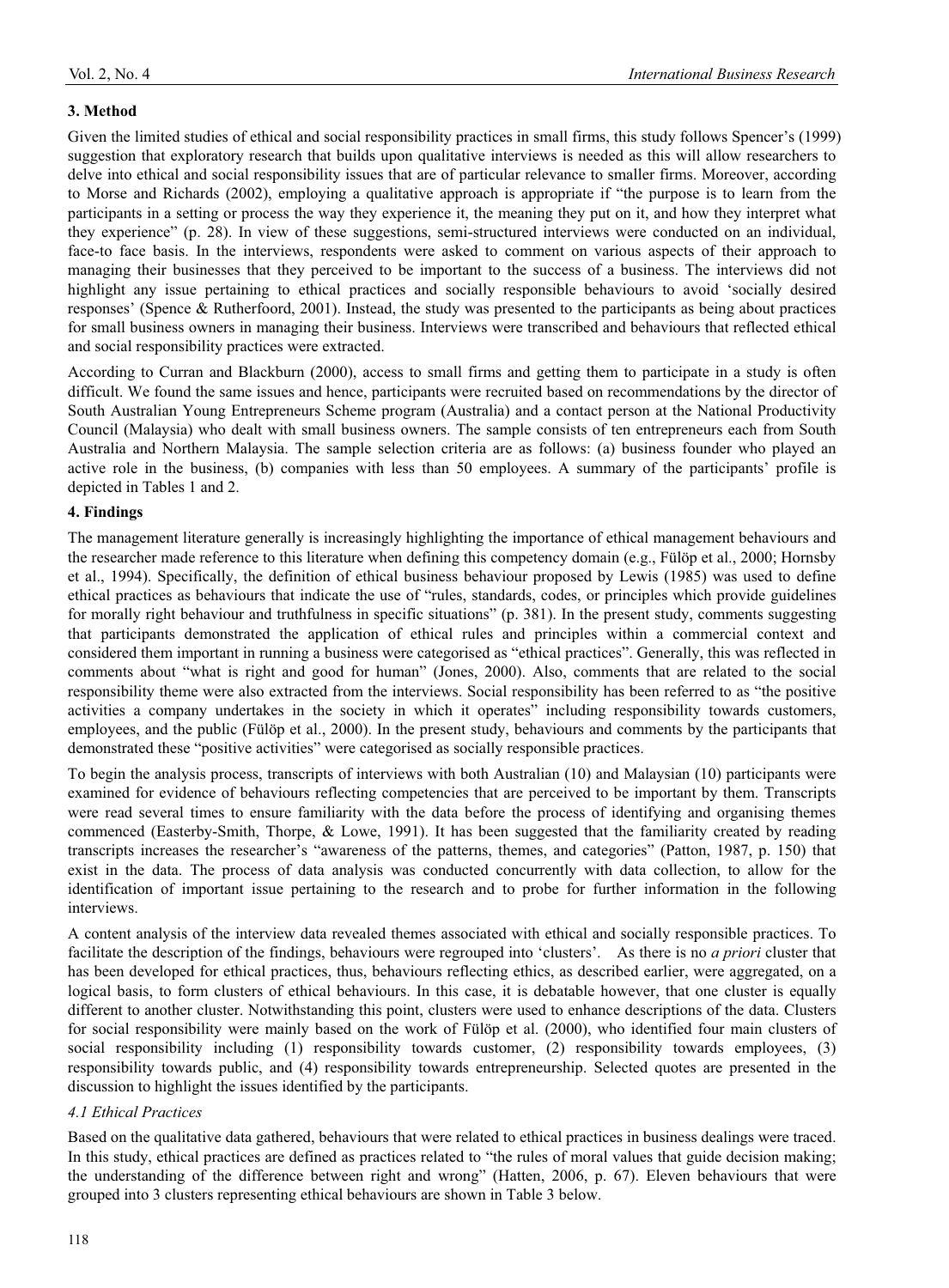Both Australian and Malaysian participants viewed ethical behaviour as important to their business. Thirteen participants (six from Australia and seven from Malaysia) highlighted issues of ethical practices in business. Entrepreneur D (owner of a computer and related services company, Australia) noted that ethical considerations outweighed the material or financial considerations. Business people, according to him, should not be caught up in the "culture of greed and materialism" but need to uphold the ethical standards in their business dealings. This entrepreneur also conveyed his frustration that some business owners refused to pay taxes when he said,

I have got no time for somebody that sort of rips somebody else off or rips the government off by saying they didn't pay their taxes, I don't like that. Entrepreneurs should pay their fair dues to the society by conducting their business in an ethical manner.

Some of the participants highlighted strong concern for maintaining honesty and integrity in their business practices. For example, entrepreneur F (owner of a public relations consulting firm, Australia) confirmed that she had an unquestioning belief in the importance of being honest, open, and transparent in business dealings and relationships with customers and staff. For her, absolute openness and integrity were hugely important, arguing that "...anything less than absolute honesty and absolute ethical behaviour will hinder you in the long run". She added,

I think ethics is becoming a real issue for business. There's much more emphasis on corporate governance. There's much more interest in how directors behave and how executive behave. So I strongly believe that ethics goes without question.

Others (two Australians and three Malaysians) strongly felt that entrepreneurs should admit their mistakes and tell the truth to their customers, especially when it comes to product or service safety issues, so as to avoid harming the public. An example reflecting this behaviour is;

The toughest thing is when you are making mistakes and having to tell the customer that they have occurred. But you have to do it no matter what...no compromise on that (Entrepreneur F, the owner of a public relations consulting firm, Australia).

The importance of being transparent in business dealings was also being highlighted by one participant from Malaysia (entrepreneur K, owner of a cosmetics manufacturing company).

It is a common practice in my business that during consultation sessions with the customers and potential dealers I will explain in detail the effects of each of the products and how the products could help solve the problems that customers have, and at the same time explain the side effects of using the products. I would also disclose to my customers the potential hazards for those who have specific medical problems. As a result, I gained 100% trust from my customers (translation).

She added, her first priority in business was to be transparent to her customers during consultation sessions and not risking the customers' safety simply to gain more profit.

Similarly, entrepreneur M (owner of a steel trading company, Malaysia) admitted that he first started a humble 'two-dollar' company and in the first decade of operation, as he had dealt with his suppliers and financial institution with honesty, he had not faced any problems with reliability in supply or financial support. He suggested that the most important criteria were honesty and sincerity in business dealings because if money is the prime motivation, one may not last long in business.

Being trustworthy was another area that was highlighted during the interviews. Entrepreneur N (owner of a motor trading and insurance company, Malaysia) believed that the most important criteria in business was to be trustworthy and this meant keeping one's promises because when doing business, ethical considerations should outweigh other personal or financial motives.

In sum, participants from both countries demonstrated concerns for ethical business practices in managing their business. Behaviours revolving around maintaining honesty and integrity, being trustworthy, engaging in fair commercial practices, not being too money-oriented, and taking responsibility as well as being accountable for one's own actions were highlighted by the participants. The finding is seen as consistent with a statement made by Fülöp et al. (2000) that "ethical business behaviour is becoming increasingly important and starting to arise in the global economy" (p. 5), even in smaller firms. The importance of upholding ethical principles and practices have proven beneficial for entrepreneurs (as identified by entrepreneurs K and M), particularly in obtaining customers' trust and support from suppliers and financial providers.

#### *4.2 Socially Responsible Practices*

Themes that are related to social responsibility were also found in the interviews. Thirteen behaviours were identified from the comments and represented in 4 clusters of social responsibility behaviours, as shown in Table 4. The findings of the current interviews indicated some overlap with those of Fülöp et al. (2000).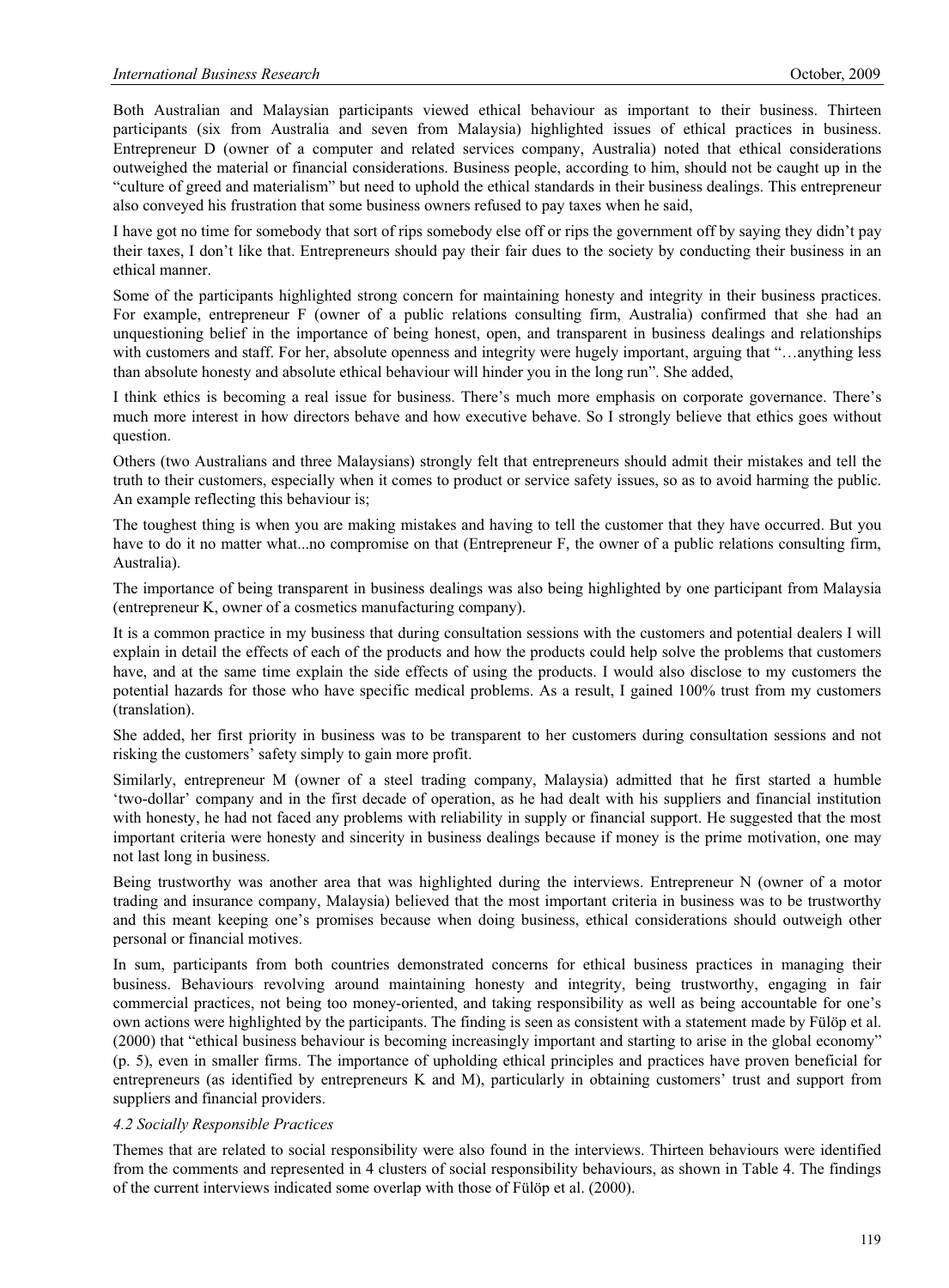Among 20 entrepreneurs who participated in the interviews, 11 of them (six from Australia and five from Malaysia) pointed out the relevance of being socially responsible in handling a business. Entrepreneur I (owner of a musical instrument manufacturing company, Australia) argued that "entrepreneurs could achieve far more by helping the people around them to achieve their dreams". She explicitly argued that entrepreneurs should consider helping the local community rather that simply using people around them to achieve their personal goals because such practices give them satisfaction. She also added that she could find what she wanted in life by making people around her happy.

I have to make others happy, so in a sense, I don't do it for myself only but if I were to make everybody else happy, and give them what they want in life, I in turn get what I want in life. That is how I see it.

Another common theme of socially responsible behaviour was demonstrated by entrepreneur Q (owner of a catering service company and a restaurant, Malaysia) who strongly believed that business practitioners should be responsible for 'improving the well being of the society'.

In business it is not always about us…how much profit we want to achieve, how to improve our business, and how to get more customers. We have to consider people around us, the society. We should consider their welfare and how we can help them improve their well being (translation).

Participants from both countries felt that being socially responsible to the customers was important. This meant providing extra services to the customers, giving them value for their money, offering good product or services at good price, responding to customers' complaints immediately, and also demonstrating the willingness to add value to customers' well-being.

However, compared to Australian participants, Malaysian participants showed more concern for staff welfare including offering fair salaries and organising training and development programs that could improve staff knowledge and skills. As mentioned by entrepreneur T (owner of an ice cube manufacturing company, Malaysia),

To manage 26 people is not an easy task but the one thing that I know for sure is that if you take good care of your staff, they will in turn take good care of your business. So give them fair salaries and treat the well… For me, it is important that the staff welfare is taken care of and that they are happy working with me (translation).

Responsibility towards entrepreneurship as highlighted by Fülöp et al. (2000) include areas such as innovation, profitability, and survival. Interestingly, these themes were also identified in the present study, thereby confirming the earlier findings. Fourteen participants (eight Australians and six Malaysians) mentioned that it was important to reinvent, create new ways of doing things, and even create new product or services that would be perceived as valuable by potential customers. Participants from Australia highlighted reinventing the business and producing something new (i.e., innovate). Entrepreneur A, (owner of a handbag designing and manufacturing company, Australia) reported being uncomfortable doing things that other people have done. Those from Malaysia stressed the importance of having new ideas on how to market products and services; new approaches to customer service; and developing a new business concept. Profitability and survival were also mentioned. The following quote illustrates this:

If you can survive for a long period of time and make money, you've achieved something more than what a lot of small businesses achieve (Entrepreneur E, the owner of an air conditioning service company, Australia).

Despite many similarities among entrepreneurs from both countries demonstrating concern and awareness of being socially responsible to the local community, public and customers, there were a few differences. Malaysian participants however expressed greater concern for the welfare of their employees. Interestingly, the participants pointed out that being socially responsible, especially towards customers, is beneficial for their business in the long run. Two examples serve to illustrate this:

I'll go to the same old thing, if you're doing the right thing, if you're giving people the value for their dollar, they'll come back to you and you keep them. When you keep them you can't go wrong, you build your business to a certain level (Entrepreneur B, owner of a tailoring and dry cleaning business, Australia).

If you treat somebody good and they know they got a good deal from you, they will tell ten people. If you upset somebody, then they will tell fifty people (translation) (Entrepreneur N, owner of a motor trading company, Malaysia).

While 'serving others', a term referred to "working for others' benefit rather than your own" (Rushworth & Gillin, 2006), was described as the reason why some entrepreneurs were concerned about social responsibility, respondents indicated that acting in a socially responsible manner, especially towards customers, has economic advantage for the business in the long run. The associated behaviours are therefore, seen as a mechanism for the firm to achieve competitive advantage. Interestingly, there was no indication of social commitment in terms of restoring and protecting the environment reported by the participants. The finding is consistent with Fülöp et al. (2000) who studied social responsibility among small and large firms in Hungary. Specifically, the authors found that responsibility towards environment was rated more importantly by larger firms than smaller ones, in which in smaller firms, the priority was placed on responsibility towards employees.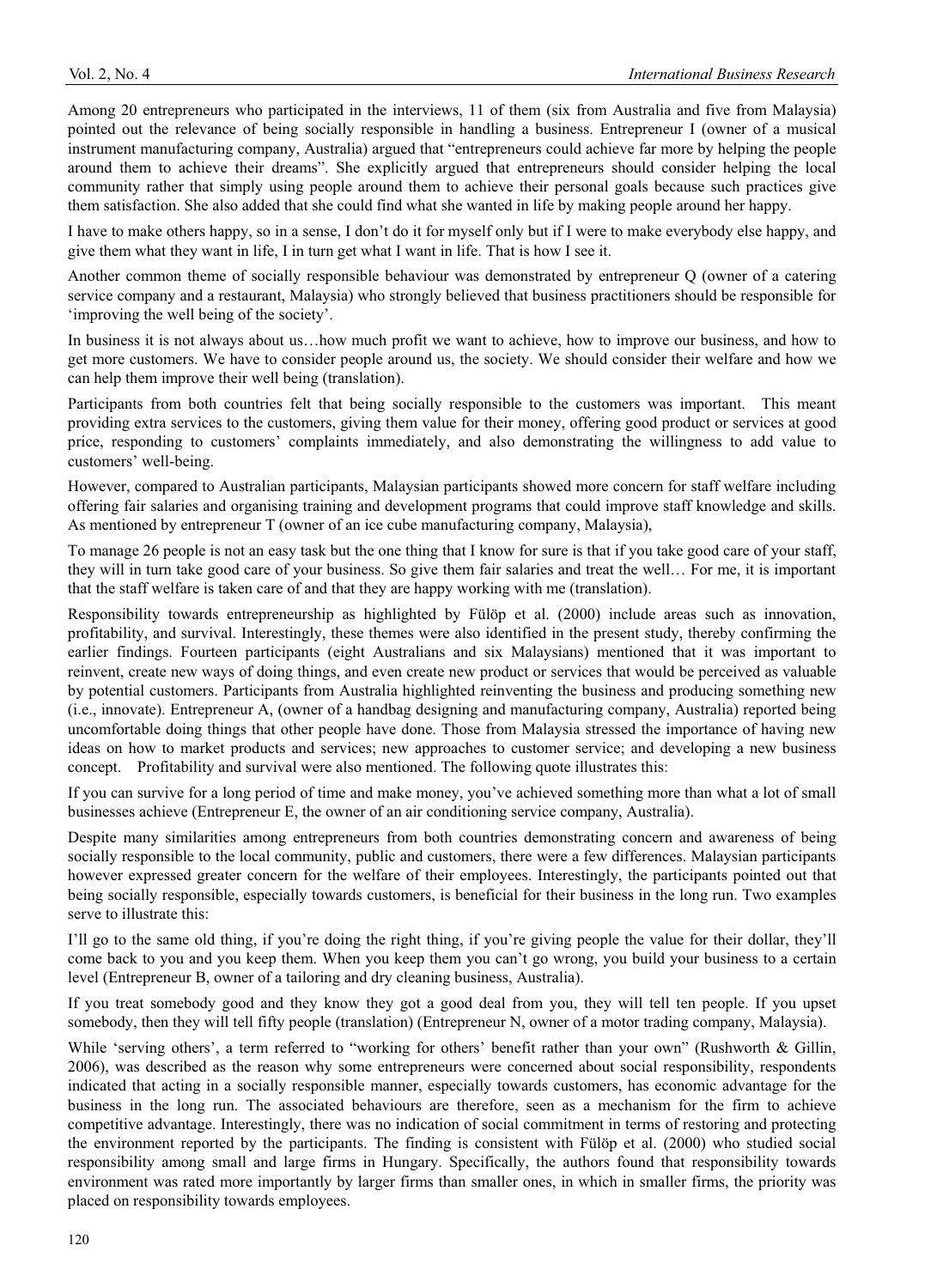#### **5. Discussion and conclusion**

This study found that ethics and social responsibility issues are important aspects of entrepreneurial behaviours in smaller firms. It was also found that the behaviours identified in both countries are somewhat similar, signifying the generalisability of such considerations in smaller firms. It may be that, compared to other managerial practices, (in which Abdullah and Lim (2001) found that Australians and Malaysians differed significantly in their approach towards business management, with the former emphasising strongly on 'task' while the latter on 'relationship') ethical and social responsibility standards in smaller firms transcend cultural boundaries. Among the behaviours that were frequently identified as important among Australian and Malaysian participants included the need to demonstrate ethical practice in business dealings; honesty and integrity; willingness to admit mistakes and to tell the truth; a commitment to social obligation and social welfare; willingness to give extra service to people; to take responsibility and accountability for one's own action. A possible explanation for the concern with ethical practices and social responsibility is the strong emphasis given to these issues in modern business writings, which can be associated with a growing awareness that these practices 'pay off' in the long run (Zairi & Peter, 2002).

The notion of 'if you take good care of your staff, they will in turn take good care of your business'; 'deal with suppliers and financial providers with honesty to obtain support'; 'if you're doing the right thing, they (customers) will come back to you and you keep them'; and 'if you treat somebody good and they know they got a good deal from you, they will tell ten people' as identified in the present study demonstrates the prevalence of ethical and socially responsible concerns in enhancing commitment, trust, and satisfaction among employees, customers, suppliers, financial institutions, as well as other stakeholders. As suggested by Bejou, Ennew, and Palmer (1998), the demonstration of ethics on the part of the individual who manages a relationship (in the case of the present study, the business owners themselves) could be related to trust and satisfaction and eventually determines the success or failure of a relationship. Koh and Boo (2004) found evidence that the perception of ethics in an organisation is positively related to employee's satisfaction and commitment. More importantly, as argued by Goll and Rasheed (2004), in fast-changing and unpredictable environments, socially responsible behaviours help organisations to gain support from various external stakeholder groups. Such behaviours provide them with some protection from unpredictability they face. It is also important to note that an organisation's image and reputation may be influenced by the good ethical conduct it portrays to the public (Jones, 2000). Taken together, the benefits of ethical and socially responsible practices enable competitive advantage to be attained as a firm distinguishes itself from its competitors. For instance, highlighting fair and honest marketing practices as well as open relations with customers may be a potential marketing selling point that the firm could capitalise on. Based on the preceding discussion of the prevalence of ethical and social responsible practices, this study concludes by proposing a model for small business to create competitive advantage through such business practices (refer to Figure 1).

Based on the proposed model, the present study offers the following propositions for further research:

*Proposition 1*: Ethical practices will improve the quality of relationships between a firm and its stakeholders through enhancing commitment, building up trust, and increasing satisfaction among the stakeholders, which will subsequently lead to competitive advantage.

*Proposition 2*: Socially responsible concerns will improve the quality of relationships between a firm and its stakeholders through enhancing commitment, building up trust, and increasing satisfaction among the stakeholders, which will subsequently lead to competitive advantage.

The value of this study lies in its effort to provide an informed understanding of the ethical and socially responsible practices in smaller firms, particularly in the context of Australia and Malaysia. The identification of the ethical and socially responsible behaviours in this study signals an important message regarding the prevalence of such practices, particularly in smaller firms, because of their strong interconnectedness with employees, customers, and local community. For them, ethical and socially responsible conduct of business is seen important to create harmonious 'owner-employee', 'customer-business, and 'community-business' relationships that may have long term benefits for the firms. Also, in view of 'good ethics is good for business', it is assumed that failure to adhere to such practices will have major implication to the business well-being. The good example (in terms of the possession of ethical and socially responsible competencies) set by the smaller firms may influence the broader trading environment to improve standards of behaviour and integrity in business. The awareness of ethical business practices among smaller firms could also furnish a healthier economy (Bishop, 1992), as they make up more than 80% of all establishments in most countries.

Importantly, business practitioners should realise that ethics, social responsibility, and profit making can go hand in hand; they are not conflicting agenda. Therefore, a challenge for entrepreneurship educators and policy makers is to recognise the distinctive aspect of these practices in SMEs and not to treat the issues of ethical and social responsibility through the lens of large firms' corporate policies but as means for creating small firms' competitive advantage. As argued by Hatten (2006), ethical and social responsibility issues in smaller firms should go hand in hand with the strategic planning of the firms because the entrepreneurs' decisions of "what to do and how to go about doing it" are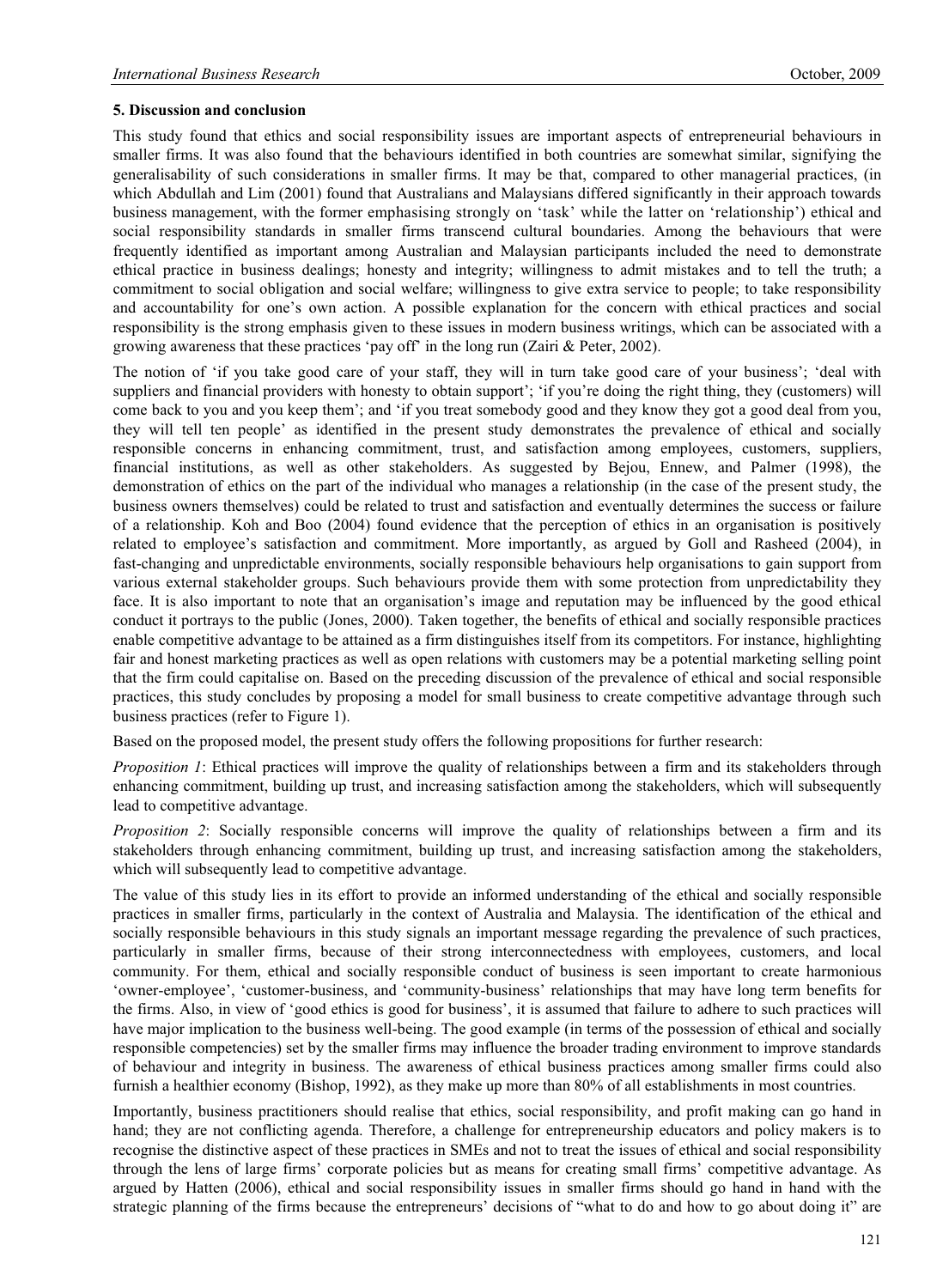largely influenced by their ethical and socially responsible values. Training programs that could portray the relationships among strategic planning, ethics, and social responsibility of the entrepreneurs is of great value.

The present study is not without its shortcomings. One limitation of the study concerns the generalisability of the results (i.e., the ecological validity). While both Australia and Malaysia are culturally diverse countries that may have implications to the way SME entrepreneurs operate their business, only a small part of the diversity pertaining to ethical and social responsible practices was captured in the study. Moreover, the study is an international comparative study of only two countries (one Western and one Eastern) and, as such, the generalisability of the results to other settings and cultures remains to be determined. An avenue for future research is therefore to empirically test the proposed model using a larger sample of small business owners to establish an informed understanding of the linkage among ethical practices, social responsibility, and small firms' competitive advantage.

#### **References**

Abdullah, A. & Lim, L. (2001). Cultural dimensions of Anglos, Australians, and Malaysians. *Malaysian Management Review*,36, 1-17.

Bejou, D., Ennew, C. T., & Palmer, A. (1998). Trust, ethics, and relationship satisfaction. *International Journal of Bank Marketing,* 16, 170-175.

Bishop, T. R. (1992). Integrating business ethics into an undergraduate curriculum. *Journal of Business Ethics,* 11, 291-299.

Curran, J. & Blackburn, R. (2000). *Researching the small firm*. London: Sage.

Easterby-Smith, M., Thorpe, R. & Lowe, A. (1991). *Management research : an introduction*. London: Sage Publications.

Fülöp, G., Hisrich, R. D. & Szegedi, K. (2000). Business ethics and social responsibility in transition economies. *The Journal of Management Development,* 19, 5-31.

Gibb, A. A. (2005). The entrepreneur as the core competence of the firm: Implication for management educators. *Entrepreneurship, Innovation, and Small Business Network,* Issue 2.

Goll, I. & Rasheed, A. A. (2004). The moderating effect of environmental munificence and dynamism on the relationship between discretionary social responsibility and firm performance. *Journal of Business Ethics,* 49, 41-54.

Hatten, T. S. (2006). *Small Business Management: Entrepreneurship and Beyond* (3rd ed.). New York: Houghton Mifflin Company.

Hornsby, J. S., Kuratko, D. F., Naffziger, D. W., LaFollette, W. R. & Hodgetts, R. M. (1994). The ethical perceptions of small business owners: A factor analysis study. *Journal of Small Business Management,* 32, 9-16.

Jones, J. (2000). *Ethics Revisited. The 1990s: an "ethical decade" or a decade of hypocrisy?* Retrieved Dec 15, 2001, from http://commerce.flinders.edu.au/researchpapers/00-6.htm

Koh, H. C. & Boo, E. H. Y. (2004). Organisational ethics and employee satisfaction and commitment. *Management Decision,* 42, 677 - 693.

Kuratko, D. F., Hornsby, J. S. & Naffziger, D. W. (1997). An examination of owner's goals in sustaining entrepreneurship. *Journal of Small Business Management,* 35, 24-33.

Lewis, P. (1985). Defining business ethics: Like nailing jello to a wall. *Journal of Business Ethics, 4*, 377-383.

Luken, R. & Stares, R. (2005). Small business responsibility in developing countries: A threat or an opportunity? *Business Strategy and the Environment,* 14, 38-53.

Madden, K., Scaife, W., & Crissman, K. (2006). How and why small to medium size enterprises (SMEs) engage with their communities: An Australian study. *International Journal of Non-profit and Voluntary Sector Marketing,* 11, 49-60.

Morris, M. H., Schindehutte, M., Walton, J. & Allen, J. (2002). The ethical context of entrepreneurship: Proposing and testing a developmental framework. *Journal of business Ethics,* 40, 331-361.

Morse, J. M. & Richards, L. (2002). *Readme first for a user's guide to qualitative methods*. California, USA: Sage publications, Inc.

Patton, M. Q. (1990). *Qualitative Evaluation and Research Methods*. Newbury Park: Sage Publications.

Quinn, J. J. (1997). Personal ethics and business ethics: The ethical attitudes of owner/ managers of small business. *Journal of Business Ethics,* 16, 119-127.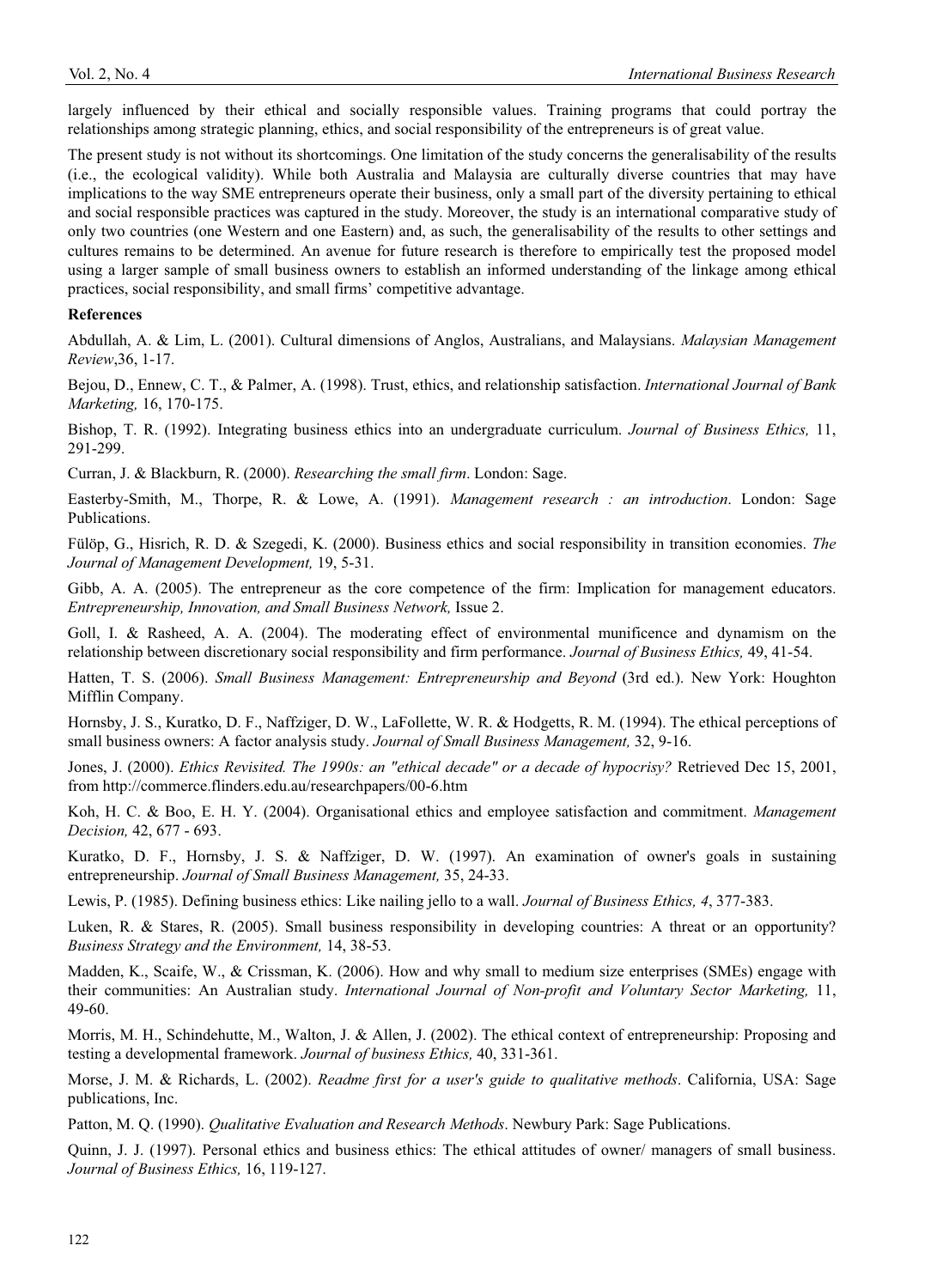Rashid, M. Z. A. & Ibrahim, S. (2002). Executive and management attitudes towards corporate social responsibility in Malaysia. *Corporate Governance,* 2, 10-16.

Román, S. & Munuera, J. L. (2005). Determinants and consequences of ethical behaviour: an empirical study of salespeople. *European Journal of Marketing,* 39, 473 - 495.

Rushworth, S. & Gillin, M. (2006). *Assessing personal value systems and motivations of successful serial entrepreneurs.* Paper presented at the 3rd AGSE International Research Exchange, 8-10 February 2006, Auckland, New Zealand.

Spence, L. J. & Lozano, J. F. (2000). Communicating about ethics with small firms: Experiences from the U.K. and Spain. *Journal of Business Ethics,* 27, 43-53.

Spence, L. & Rutherfoord, R. (2001). Social responsibility, profit maximisation and the small firm owner-manager. *Journal of Small Business and Enterprise Development,* 8, 126-139.

Spence, L. & Rutherfoord, R. (2003). Small business and empirical perspectives in business ethics: Editorial. *Journal of Business Ethics,* 47, 1-5.

Thompson, P. & Zakaria, Z. (2004). Corporate social responsibility reporting in Malaysia: progress and prospects. *The Journal of Corporate Citizenship,* 13, 125-137.

Transparency International. (2006). *2006 Corruption Perceptions Index*. Retrieved 5 January, 2007, from http://www.transparency.org/news\_room/in\_focus/2006/cpi\_2006\_\_1/ cpi\_table

Ushedo, B. O. & Ehiri, J. E. (2006). Ethical challenges in ecological policy: Global thinking and local action. *Management of Environmental Quality: An International Journal,* 17, 31-42.

Vyakarnam, S., Bailey, A., Myers, A. & Burnett, D. (1997). Towards an understanding of ethical behaviour in small firms. *Journal of Business Ethics,* 16, 1625-1636.

Zairi, M. & Peters, J. (2002). The impact of social responsibility on business performance. *Managerial Auditing Journal,* 17, 174-178.

Zsolnai, L. (2004). Honesty and trust in economic relationships. *Management Research News,* 27, 57-62.

| Table 1. Profile of the Australian Participants |        |             |                                  |                                              |                         |                |                | Table 2. Profile of the Malaysian Participants |             |                    |                                                  |                    |          |  |
|-------------------------------------------------|--------|-------------|----------------------------------|----------------------------------------------|-------------------------|----------------|----------------|------------------------------------------------|-------------|--------------------|--------------------------------------------------|--------------------|----------|--|
| Participants                                    | Gender | Current Age | Education<br>Level               | Nature of<br>business                        | employees<br>No of      | Firm Age       | Participants   | Gender                                         | Current Age | Education<br>Level | Nature of<br>Business                            | employees<br>No of | Firm Age |  |
| A                                               | Female | 28          | Bachelor<br>degree               | Handbag designer and<br>manufacturer         | 14                      |                | K              | Female                                         | 45          | High<br>school     | Cosmetic producer/<br>manufacturer               | 13                 | 5        |  |
| B                                               | Male   | 63          | Certificate                      | Tailoring and dry<br>cleaning                | 15                      | 47             | L              | Female                                         | 40          | Diploma            | Software<br>development and<br>computer services | 8                  | 4        |  |
| С                                               | Male   | 37          | Certificate                      | Software development<br>and computer service | 5                       | 12             | M              | Male                                           | 44          | Masters<br>degree  | Steel trading and<br>retail                      | 15                 | 5        |  |
| D                                               | Male   | 40          | Halfway<br>through<br>university | Computer and related<br>services             | $\overline{2}$          | 8              | N              | Male                                           | 50          | High<br>school     | Motor trading and<br>insurance services          | 27                 | 20       |  |
| E                                               | Male   | 42          | High<br>School                   | Air conditioner service                      | 17                      | 15             | $\Omega$       | Male                                           | 43          | High<br>school     | Transportation and<br>logistics service          | 17                 | 16       |  |
|                                                 | Female | 45          | <b>Masters</b><br>degree         | <b>Public relations</b><br>consulting        | 3                       | 3              | P              | Male                                           | 42          | High<br>school     | Car trading and<br>insurance services            | 25                 | 18       |  |
| G                                               | Male   | 56          | High<br>school                   | Electrical goods and<br>furniture retailer   | 15                      | 20             | $\mathbf Q$    | Male                                           | 41          | High<br>school     | Catering service and<br>restaurant               | 11                 | 3        |  |
| н                                               | Female | 23          | Masters<br>degree                | Website development                          | $\overline{4}$          | $\overline{2}$ | R              | Male                                           | 35          | Bachelor<br>degree | Optometry service                                | 6                  | 9        |  |
|                                                 | Female | 32          | Certificate                      | Musical instruments<br>manufacturer          | 13                      | 3              | S              | Male                                           | 36          | High<br>school     | Printing service                                 | 5                  | 7        |  |
|                                                 | Female | 24          | Bachelor<br>degree               | <b>Business consulting</b>                   | $\overline{\mathbf{c}}$ | $\overline{c}$ | Т              | Male                                           | 45          | High<br>school     | Ice cube producer                                | 26                 | 15       |  |
| $\overline{M}$                                  |        | 39          |                                  |                                              | 9                       | 11.5           | $\overline{M}$ |                                                | 42.1        |                    |                                                  | 15.3               | 10.2     |  |
| <b>SD</b>                                       |        | 13.19       |                                  |                                              | 6.25                    | 13.96          | <b>SD</b>      |                                                | 4.43        |                    |                                                  | 8.28               | 6.40     |  |